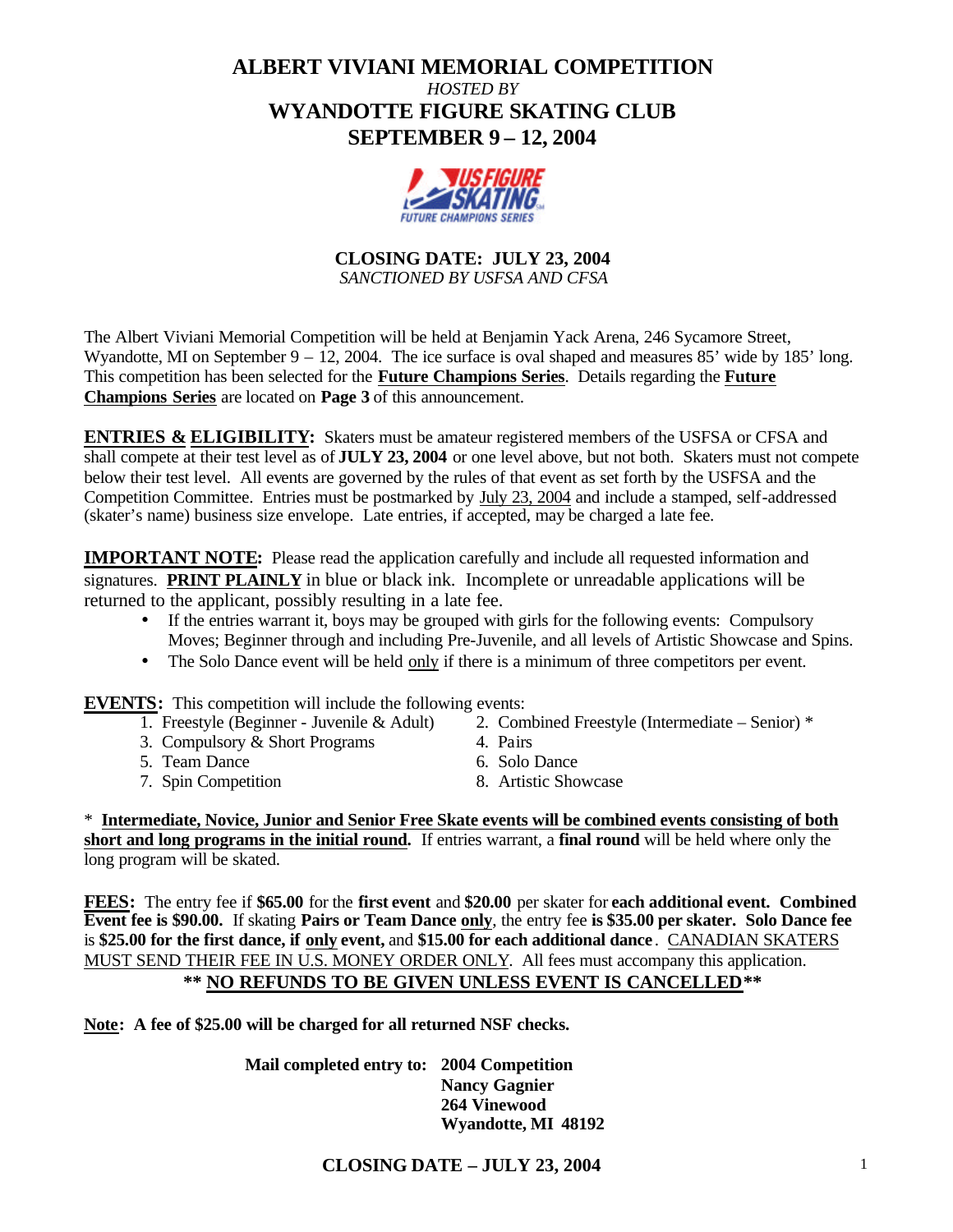**PRACTICE ICE:** You will be notified of practice schedules and tentative competition schedule as soon as it is provided by the referee. A form to request practice ice will be sent to you with the confirmation of your competition events and times. No programs will be played on practice ice.

**MUSIC:** Music will be played from cassettes/CD only. You must have an extra copy of your music with you for backup. Cassettes must be rewound and ready to play. Competitors must file their music with the Registration Desk as soon as possible. **No programs will be played on practice ice.**

**AWARDS:** Medals will be presented off ice to skaters placing  $1<sup>st</sup>$  through  $8<sup>th</sup>$  place.

**NOTICES:** An official bulletin board will be maintained throughout the competition and will be considered adequate notice to all skaters and professionals of schedule changes. All skaters should report to the Registration Desk at least one hour prior to their scheduled event time.

## **MOTELS**

Official Motel: **Holiday Inn Heritage Center** \*\*Indicate you are with the competition\*\* 17201 Northline Road Southgate, MI 48195 (734) 283-4400

> **Baymont Inn & Suites Cross Country Inn** 12888 Reeck Road 18777 Northline Southgate, MI 48195 Southgate, MI 48195 (734) 374-3000 (734) 287-8340

## **PARENT/GUARDIAN NOTES**

Just a few helpful hints to make the application process easier and more efficient….

- Please **print plainly** and fill out the **entire** application in blue or black ink.
- You **must** include test level as of the closing date of the competition.
- If you are not certain of test level and events to be entered, check with your pro.
- You must include USFSA NUMBER. If you have applied for it and haven't received your number yet, please write **Pending** in the appropriate space.
- Certification form must be signed by skater, pro, parent/guardian AND club officer.
- Remember, there will be ABSOLUTELY NO REFUNDS unless the event is cancelled per USFSA directive.
- Remember to enclose a stamped, self-addressed (with skater's name) business size (#10) envelope with your application so your skating times and practice ice information can be mailed to you.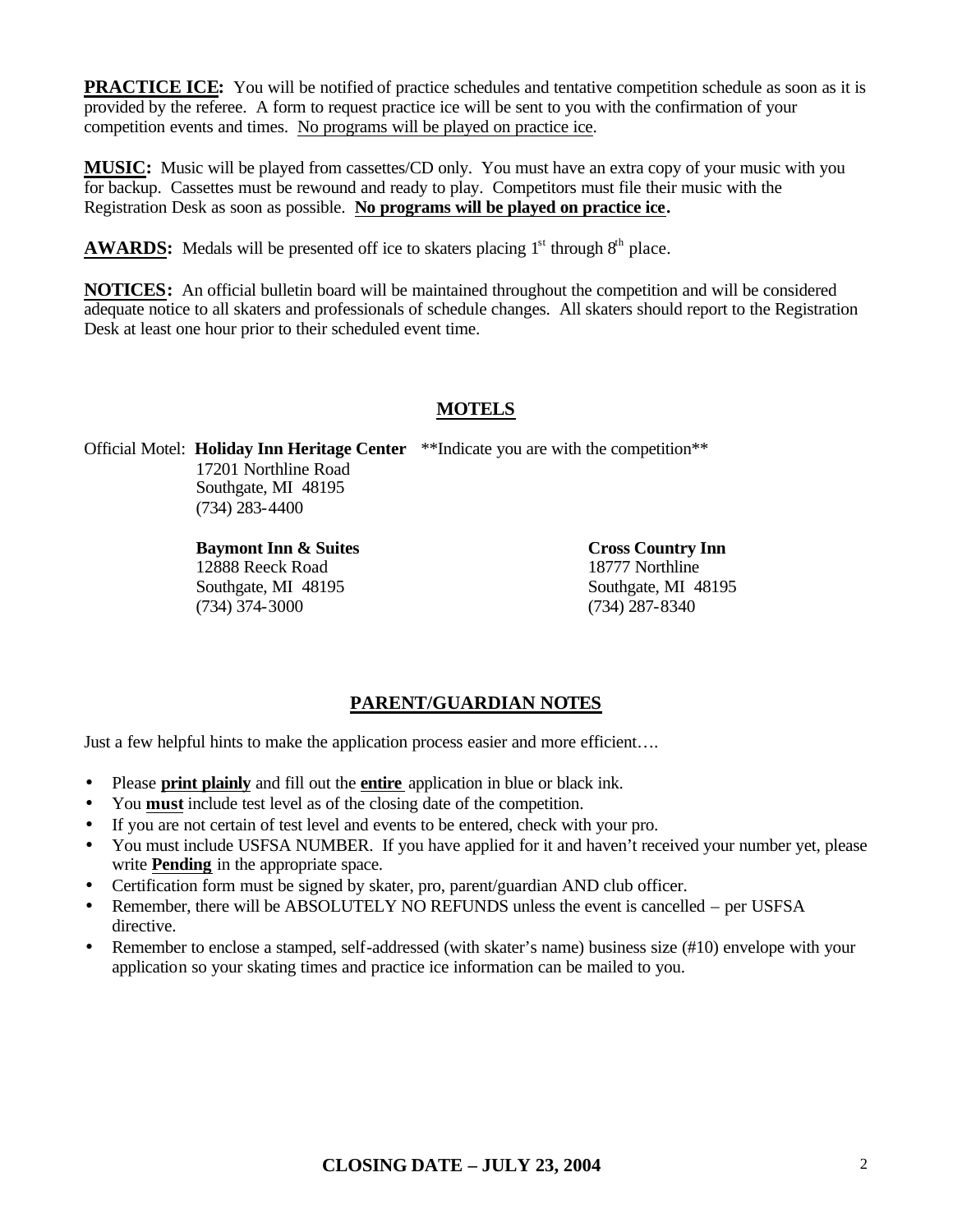

## **2004 FUTURE CHAMPIONS SERIES SUMMARY SHEET**

**What events are in the FCS?** At all FCS designated competitions juvenile (not open), intermediate and novice freeskating, dance (not solo), and pairs (not similar) events are part of this series and will count towards the earning of FCS points. Short program events are not included in the FCS, and if there is a final round, it is not included. That doesn't mean you shouldn't enter such events – it just means that your placement in SP, final rounds, solo dance or similar pairs will not earn you FCS points.

**How do I enter the FCS?** By skating in this competition in eligible events you are automatically enrolled in the FCS. You don't need to do anything else. To have your points calculated at the end of the year, however, you must enter at least 3 FCS competitions (in the same event). These competitions can be in any part of the country, although when we tally your points you will be compared to other skaters from the section where your home club resides. Again, a full explanation on this can be found in the FCS program summary noted above.

**How do I know if I'm eligible to be part of the series?** First, FCS participation and your ability to skate in this (or any other competition) are two separate things. As long as you meet the eligibility requirements for this competition, and for the events you want to enter, you are eligible to skate in this competition. In most cases, if you skate in a FCS eligible event, you will receive FCS points. There are only three scenarios where skaters are not eligible to receive FCS points: 1) skaters who medaled at Junior Nationals and skate in the same event in a subsequent FCS competition won't get FCS points for that event, 2) any skater who has competed in the novice division at the US Nationals (regardless of placements) and who skates in the same division at an FCS event won't receive FCS points, and 3) any skater who has competed in a North American Challenge Series competition will not be eligible for FCS points in that discipline. Note that for pairs and dance, points are awarded to couples, not individuals, so if the couple that otherwise would not be eligible to receive FCS points dissolves and each skater finds a new partner, then the new teams can receive points.

What do I have to pay to enter the FCS? Nothing outside of the registration fee for the FCS designated competition itself.

**Who will keep track of my points?** A National level accountant selected by the PDC will tally all points for all FCS competitions.

**How are my FCS points determined?** Points are awarded based on your placement. The points are also factored based on the number of entrants in the events. At the end of the 2004 season, we will take your best three point totals (based on place and group size) to calculate your final FCS point total.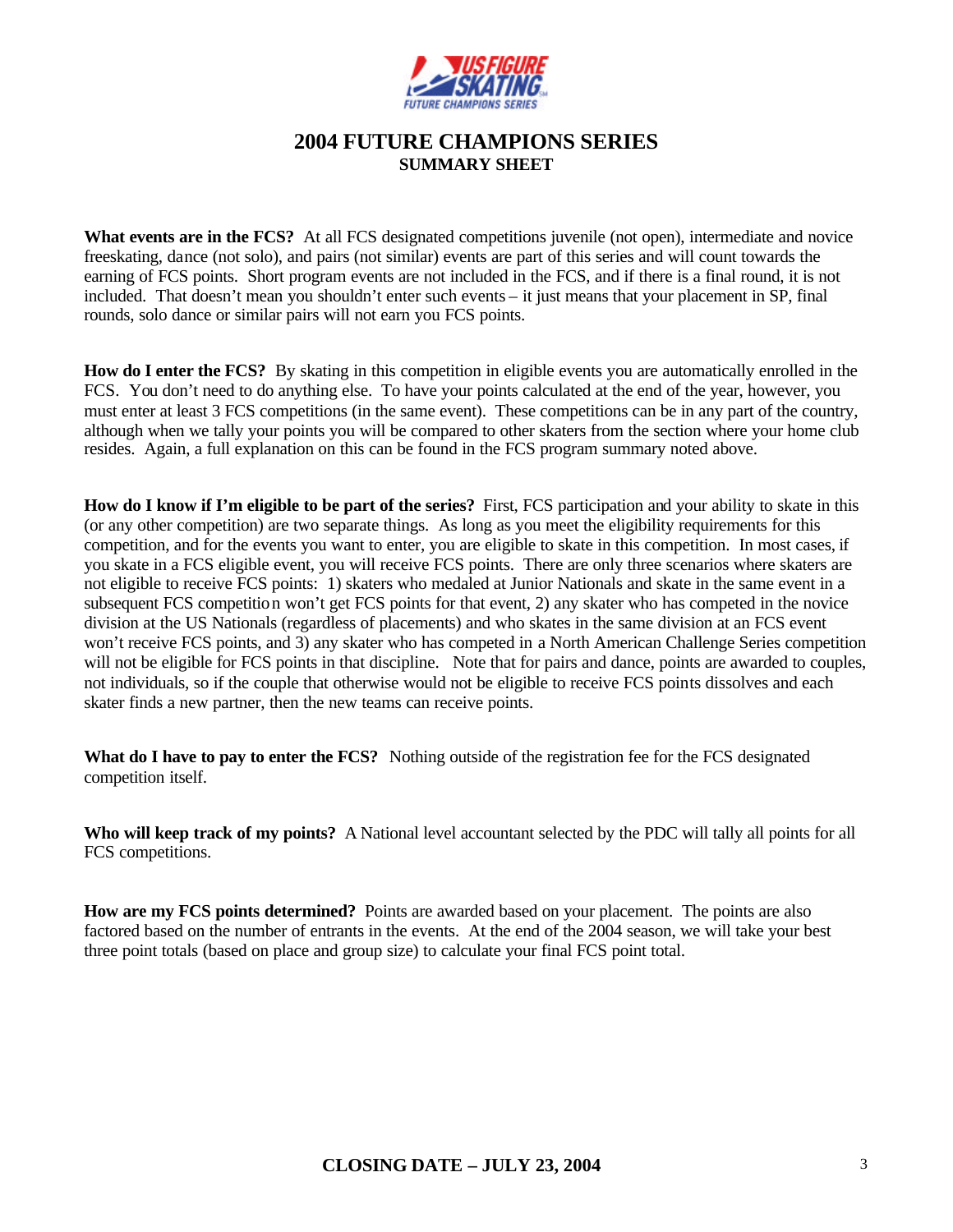# **EVENTS TO BE SKATED AND ELIGIBILITY**

# **FREE SKATING EVENTS**

Balanced Program Requirements are defined in SSR 4.04-4.19

| <b>LEVEL</b>                      | <b>DESCRIPTION</b>                                                                                                                                                                                             | <b>TIME</b>                             |
|-----------------------------------|----------------------------------------------------------------------------------------------------------------------------------------------------------------------------------------------------------------|-----------------------------------------|
| <b>SENIOR</b><br>(Combined)       | Must have passed the Senior Free Skate test                                                                                                                                                                    | 4:00 minutes/Ladies<br>4:30 minutes/Men |
| <b>JUNIOR</b><br>(Combined)       | Must have passed the Junior Free Skate test and no<br>3:30 minutes/Ladies<br>4:00 minutes/Men<br>higher                                                                                                        |                                         |
| <b>NOVICE</b><br>(Combined)       | Must have passed the Novice Free Skate test and no<br>higher                                                                                                                                                   | 3:00 minutes/Ladies<br>3:30 minutes/Men |
| <b>INTERMEDIATE</b><br>(Combined) | Must have passed the Intermediate Free Skate test and<br>no higher                                                                                                                                             | 2:30 minutes                            |
| <b>JUVENILE</b>                   | Must not have reached 13 years of age as of the closing<br>date. Must have passed the Juvenile Free Skate test &<br>no higher.                                                                                 | 2:15 minutes                            |
| <b>OPEN JUVENILE</b>              | Must be 13 years of age or older as of the closing date.<br>Must have passed the Juvenile Free Skate test & no<br>higher.                                                                                      | 2:15 minutes                            |
| <b>PRE-JUVENILE</b>               | Must have passed the Pre-Juvenile Free Skate test and<br>2:00 minutes<br>no higher. Axel plus up to 4 different double jumps,<br>which may be repeated.                                                        |                                         |
| <b>PRELIMINARY</b>                | Must have passed the Preliminary Free Skate test and<br>no higher. May include axels plus up to 2 different<br>double jumps which may be repeated as individual<br>jumps, jump sequences or jump combinations. | 1:30 minutes                            |
| <b>PRELIMINARY LIMITED</b>        | Must have passed the Preliminary Free Skate test and<br>no higher. May include axels, but no double jumps or<br>flying spins.                                                                                  | 1:30 minutes                            |
| <b>PRE-PRELIMINARY LIMITED</b>    | Must have passed the Pre-Preliminary Free Skate test<br>and no higher. May not include axels, double jumps or<br>flying spins.                                                                                 | 1:30 minutes                            |
| <b>HIGH BEGINNER</b>              | Must not have passed the Pre-Preliminary Free Skate<br>test. May include any half rev jumps plus salchow, toe-<br>loops, half loops and loops. May not include flying spins.                                   | 1:30 minutes                            |
| <b>LOW BEGINNER</b>               | Must not have passed the Pre-Preliminary Free Skate.<br>May include any half rev jumps plus salchow, toe-loops<br>and half-loops. May not include flying spins,<br>combinations spins or backspins.            | 1:30 minutes                            |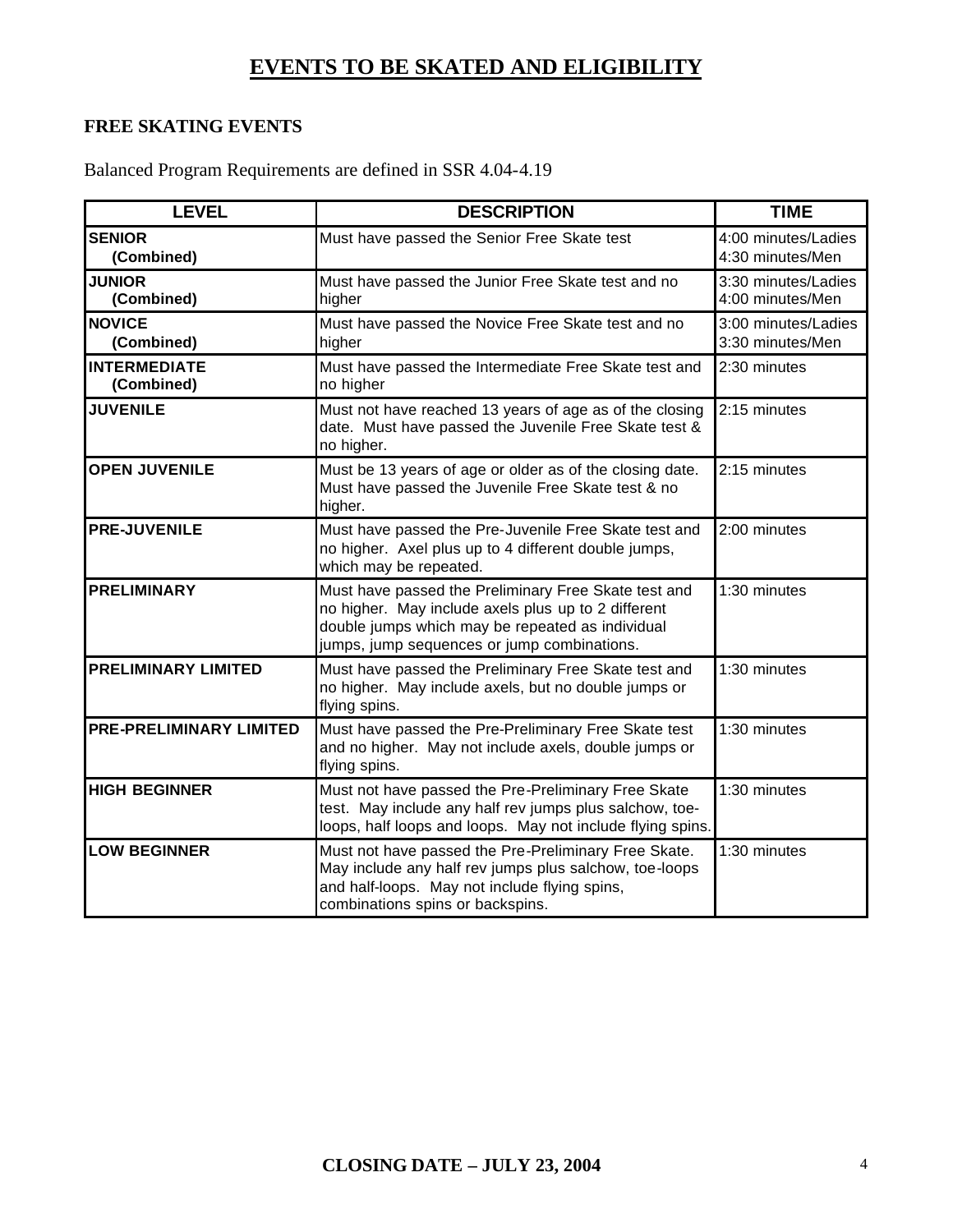## **FREE SKATING EVENTS (Continued)**

| LEVEL                        | <b>DESCRIPTION</b>                                                                                               | <b>TIME</b> |
|------------------------------|------------------------------------------------------------------------------------------------------------------|-------------|
| <b>IMASTERS CHAMPIONSHIP</b> | Must have passed the Intermediate Free Skate test<br>and/or the Adult Gold test.                                 | $3:40$ max  |
| <b>ADULT GOLD</b>            | Must have passed the Adult Gold Free Skate test and no<br>higher than Intermediate Free Skate test.              | $2:40$ max  |
| <b>ADULT SILVER</b>          | Must have passed the Adult Silver Free Skate test and<br>no higher than the Juvenile Free Skate test.            | $2:10$ max  |
| <b>ADULT BRONZE</b>          | Must have passed the Adult Bronze Free Skate test and<br>no higher than the Preliminary Free Skate test.         | $1:40$ max  |
| <b>ADULT PRE-BRONZE</b>      | Must have passed the Adult Pre-Bronze Free Skate test<br>and no higher than the Pre-Preliminary Free Skate test. | $1:40$ max  |

**ADULT:** Open to skaters who are 25 years old or older.

#### **COMPULSORY MOVES**

All events shall be skated without music, in a program form using  $\frac{1}{2}$  and the ice surface. Skaters may not exceed the stated time limit. Test requirements are the same as stated for Freestyle. Skaters may skate up one level but may not skate at more than one level.

| <b>LEVEL</b>           | <b>DESCRIPTION</b>                                                                                                                                                                                                                                                                                                                             | <b>TIME</b>  |
|------------------------|------------------------------------------------------------------------------------------------------------------------------------------------------------------------------------------------------------------------------------------------------------------------------------------------------------------------------------------------|--------------|
| <b>LOW BEGINNER</b>    | 1. 1/2 revolution jump<br>2. Toe Loop<br>3. Two foot spin (minimum 3 revolutions)<br>4. Lunge                                                                                                                                                                                                                                                  | 1:00 minute  |
| <b>HIGH BEGINNER</b>   | 1. Waltz jump<br>2. Salchow jump<br>3. Half flip or half Lutz jump<br>4. Forward Upright scratch spin (minimum 3 revolutions)<br>5. Forward spiral                                                                                                                                                                                             | 1:15 minutes |
| <b>PRE-PRELIMINARY</b> | 1. Flip jump<br>2. Single/single jump combination (No axel)<br>3. Loop jump<br>4. Sit spin (forward) (minimum 3 revolutions)<br>5. Forward outside edge spiral                                                                                                                                                                                 | 1:15 minutes |
| <b>PRELIMINARY</b>     | 1. Single jump. (May not repeat in combination)<br>2. Single/single jump combination<br>3. One foot back spin (position optional; may not<br>commence with a jump; minimum 3 revolutions)<br>4. Edge spiral, Spread Eagle or Bauer<br>5. Step sequence                                                                                         | 1:30 minutes |
| <b>PRE-JUVENILE</b>    | 1. Single or double jump (may not be repeated in<br>combination)<br>2. Single/single jump combination<br>3. Combination spin with one change of foot; no change<br>of position (may not commence with a jump; minimum<br>4 revolutions each foot)<br>4. Solo spin (may not commence with a jump; minimum<br>4 revolutions)<br>5. Step sequence | 1:30 minutes |

**CLOSING DATE – JULY 23, 2004** 5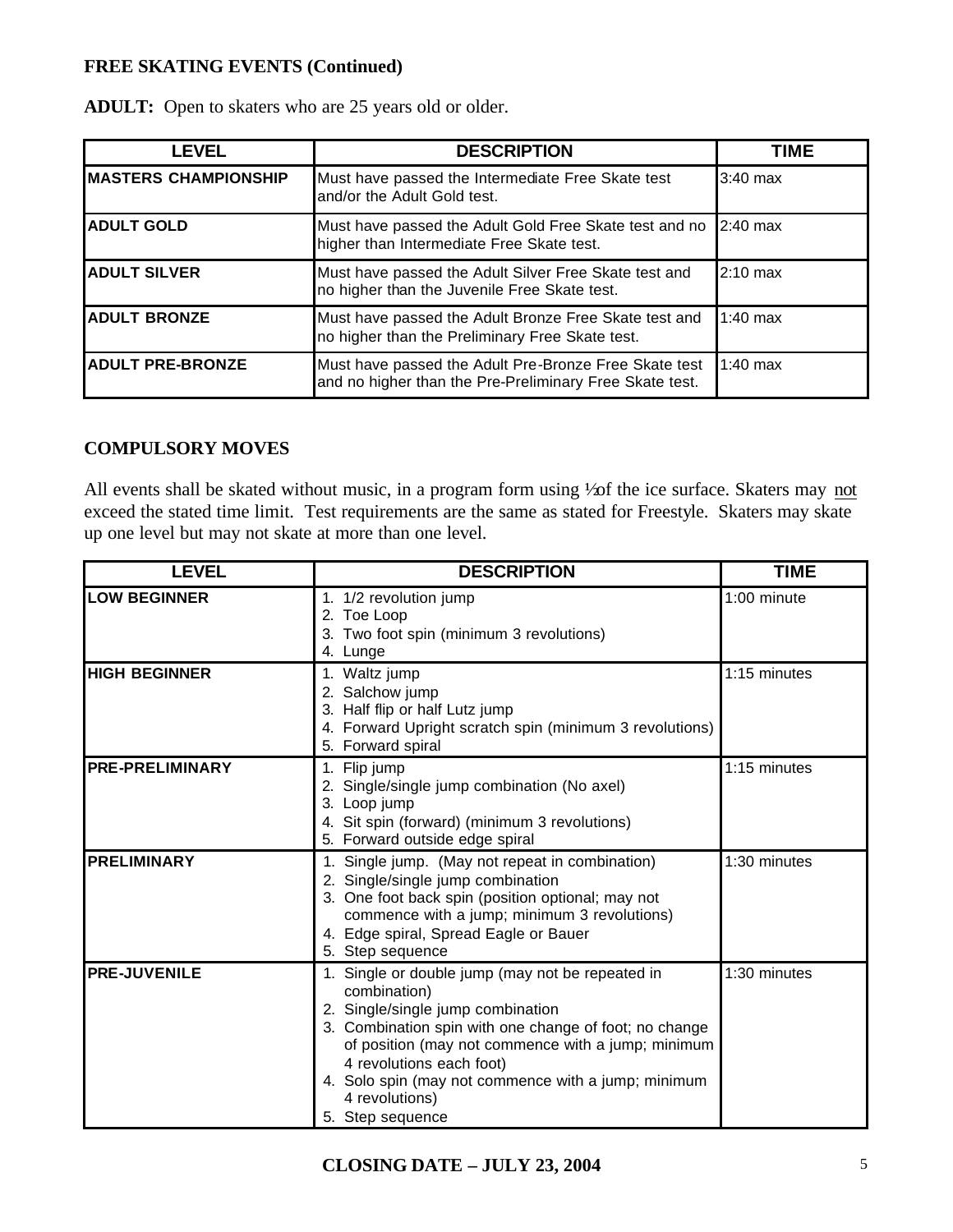# **SHORT PROGRAM**

All short programs will be skated with music. Must be using current requirements. Test requirements the same as Freestyle.

| <b>LEVEL</b>         | <b>DESCRIPTION</b>                                                                                                                                                                                                                                                                                                                                                                                                                                                                                      | <b>TIME</b> |
|----------------------|---------------------------------------------------------------------------------------------------------------------------------------------------------------------------------------------------------------------------------------------------------------------------------------------------------------------------------------------------------------------------------------------------------------------------------------------------------------------------------------------------------|-------------|
| <b>JUVENILE</b>      | 1. One jump combination consisting of one single jump<br>and one double jump or two double jumps<br>2. Axel (may not be repeated in combination)<br>3. Double jump (may not be repeated in the<br>combination)<br>4. Solo spin - minimum 4 revolutions in position. May<br>not be commenced with a jump.<br>5. Combination spin - only one change of foot and at<br>least one change of position (minimum of 4<br>revolutions on each foot)<br>6. Step sequence (straight line, circular or serpentine) | $2:00$ max  |
| <b>OPEN JUVENILE</b> | 1. One jump combination consisting of one single and<br>one double jump<br>2. Axel (may not be repeated in combination)<br>3. Lutz (may not be repeated in combination)<br>4. Solo spin - minimum 4 revolutions in position. May<br>not be commenced with a jump.<br>5. Combination spin - only one change of foot and at<br>least one change of position (minimum4 revolutions<br>on each foot)<br>6. Step sequence (straight line, circular or serpentine)                                            | $2:00$ max  |
| <b>INTERMEDIATE</b>  | 2004 USFSA Rulebook (SSR 3.08-3.09)                                                                                                                                                                                                                                                                                                                                                                                                                                                                     | $2:00$ max  |
| <b>NOVICE</b>        | 2004 USFSA Rulebook (SSR 3.06-3.07)                                                                                                                                                                                                                                                                                                                                                                                                                                                                     | $2:15$ max  |
| <b>JUNIOR</b>        | 2004 USFSA Rulebook (SSR 3.04-3.05)                                                                                                                                                                                                                                                                                                                                                                                                                                                                     | $2:40$ max  |
| <b>SENIOR</b>        | 2004 USFSA Rulebook (SSR 3.02-3.03)                                                                                                                                                                                                                                                                                                                                                                                                                                                                     | $2:40$ max  |

PAIRS COMPETITION: Balanced program requirements are defined in SSR 6.04-6.10

| <b>LEVEL</b>                | <b>DESCRIPTION</b>                                                                       | <b>TIME</b>  |
|-----------------------------|------------------------------------------------------------------------------------------|--------------|
| <b>SENIOR SHORT PROGRAM</b> | Short Program per SSR 5.02                                                               | $2:40$ max   |
| <b>SENIOR FREE SKATE</b>    | Must have passed Junior Pair Test                                                        | 4:30 minimum |
| <b>JUNIOR SHORT PROGAM</b>  | Short Program per SSR 5.03                                                               | $2:40$ max   |
| <b>JUNIOR FREE SKATE</b>    | Must have passed the Novice Pair Test and no higher<br>than the Junior Pair Test         | 4:00 minutes |
| <b>NOVICE SHORT PROGRAM</b> | Short Program per SSR 5.04                                                               | 2:15 minutes |
| <b>INOVICE FREE SKATE</b>   | Must have passed the Intermediate Pair Test and no<br>higher than the Novice Pair Test   | 3:30 minutes |
| <b>INTERMEDIATE PROGRAM</b> | Must have passed the Juvenile Pair Test and no higher<br>than the Intermediate Pair Test | 3:00 minutes |
| <b>JUVENILE PROGRAM</b>     | Must have passed the Juvenile Pair Test and no higher                                    | 2:15 minutes |
| <b>PRELIMINARY PROGRAM</b>  | Must not have passed the Juvenile Pair Test.                                             | 1:30 minutes |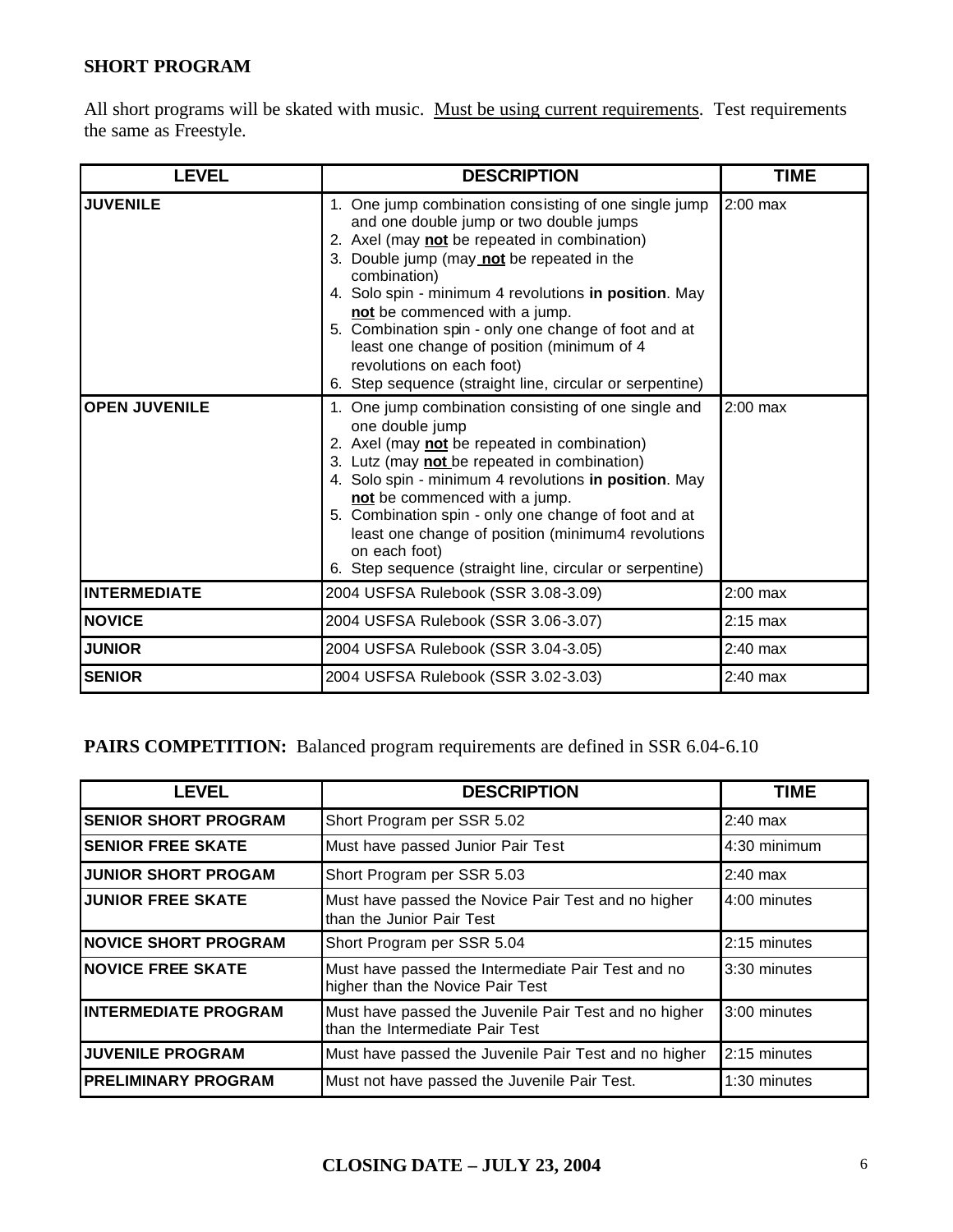# **TEAM DANCE**

Dance Teams will compete in the following categories. There will be one round of three dances for each division, except Pre-Juvenile. If there is a large number of entries in any dance event, the event will be divided into groups by the birth date of the older partner.

| <b>LEVEL</b>        | <b>DESCRIPTION</b>                                                  | <b>DANCES</b>                         |
|---------------------|---------------------------------------------------------------------|---------------------------------------|
| <b>PRE-JUVENILE</b> | Both partners must not have completed the Bronze Dance<br>Test      | <b>Rhythm Blues</b><br>Canasta Tango  |
| <b>JUVENILE</b>     | Both partners must not have completed the Pre-Silver Dance<br>Test  | Cha Cha<br>Ten Fox<br>Hickory Hoedown |
| <b>INTERMEDIATE</b> | Both partners must not have completed the Silver Dance Test Foxtrot | European Waltz<br>Hickory Hoedown     |
| <b>NOVICE</b>       | Both partners must not have completed the Pre-Gold Dance<br>Test    | American Waltz<br>Kilian<br>Tango     |

#### **SOLO DANCE**

**Each dance is considered one event**. For instance, a skater may choose to do the Canasta Tango and the Dutch Waltz only. There **must** be a minimum of three competitors in order for the event to run.

| <b>LEVEL</b>       | <b>DESCRIPTION</b>                                | <b>DANCES</b>                                                               |
|--------------------|---------------------------------------------------|-----------------------------------------------------------------------------|
| <b>PRELIMINARY</b> | Must not have completed the Pre-Bronze Dance Test | Dutch Waltz<br>Canasta Tango<br><b>Rhythm Blues</b>                         |
| <b>PRE-BRONZE</b>  | Must not have completed the Bronze Dance Test     | Fiesta Tango<br>Cha Cha<br>Swing Dance                                      |
| <b>BRONZE</b>      | Must not have completed the Pre-Silver Dance Test | <b>Willow Waltz</b><br>Ten Fox<br>Hickory Hoedown                           |
| <b>PRE-SILVER</b>  | Must not have completed the Silver Dance Test     | European Waltz<br>Foxtrot<br>Fourteenstep                                   |
| <b>SILVER</b>      | Must not have completed the Pre-Gold Dance Test   | American Waltz<br>Silver Tango<br><b>Rocker Foxtrot</b>                     |
| <b>PRE-GOLD</b>    | Must not have completed the Gold Dance Test       | Paso Doble<br><b>Blues</b><br>Kilian                                        |
| <b>GOLD</b>        |                                                   | Argentine Tango<br>Quick Step<br><b>Westminster Waltz</b><br>Viennese Waltz |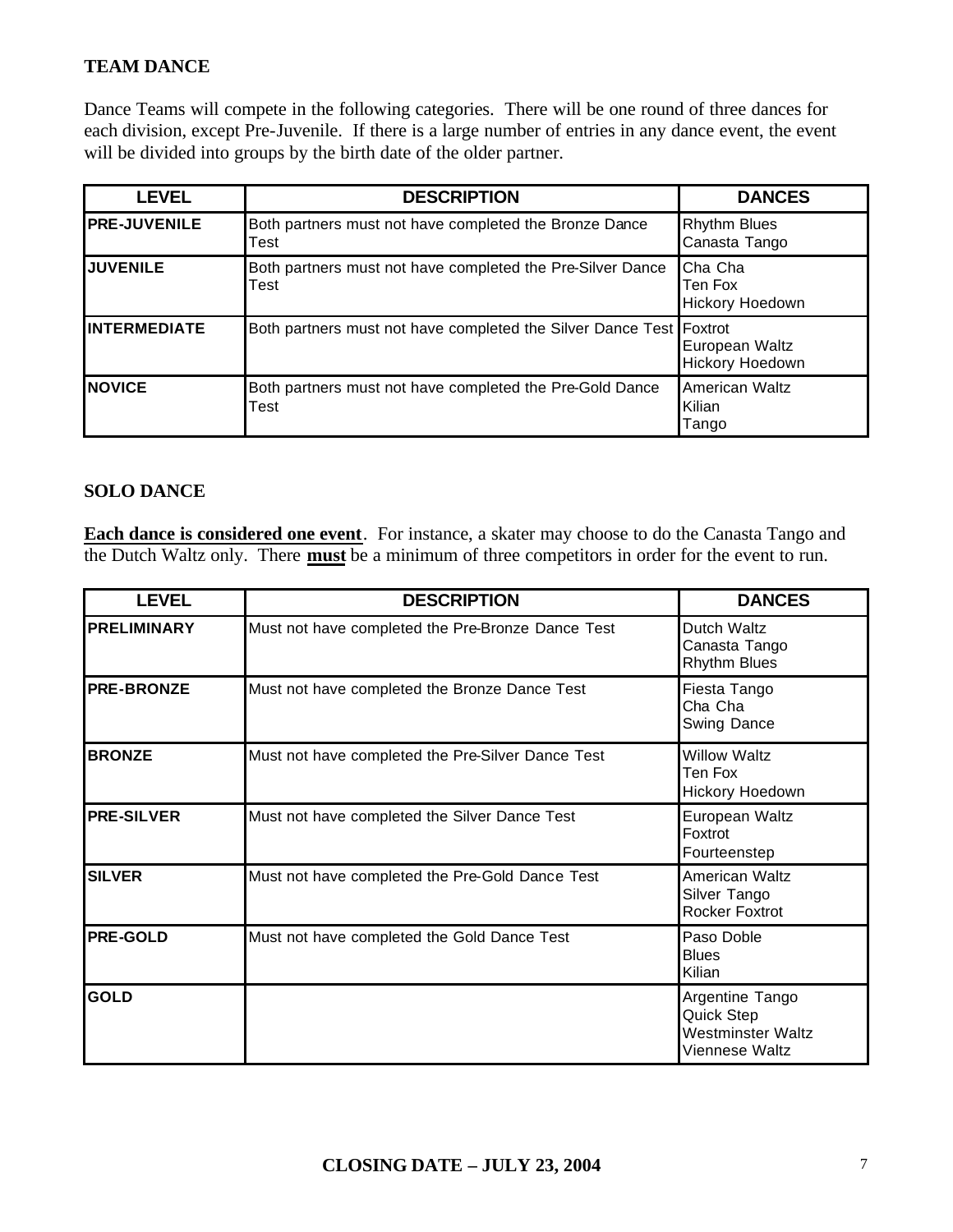#### **SPIN COMPETITION**

This is an event to encourage and reward good spins. Test requirements are the same as Free Skate. All levels will be skated on <sup>1</sup>/<sub>2</sub> ice surface. There will be **no** music. Spins must be skated exactly as stated, but may be skated in any order. All skaters must include one field element such as a spread eagle, bauer or spiral and one footwork sequence. Skaters will link elements together with minimal crossovers. Instead use turns and field moves. Men and Ladies may be grouped together.

| <b>LEVEL</b>               | <b>DESCRIPTION</b>                                                                                                                                                                                                                                                                                     | <b>TIME</b> |
|----------------------------|--------------------------------------------------------------------------------------------------------------------------------------------------------------------------------------------------------------------------------------------------------------------------------------------------------|-------------|
| <b>PRE-PRELIMINARY</b>     | One foot spin, optional free leg (3 revs)<br>$\bullet$<br>Two foot spin (3 revs)<br>$\bullet$<br>Sit spin (3 revs)<br>٠<br>Spiral, bauer or spread eagle<br>$\bullet$                                                                                                                                  | $1:30$ max  |
| <b>PRELIMINARY</b>         | One foot spin (min 4 revs)<br>$\bullet$<br>Sit spin (min 4 revs)<br>$\bullet$<br>Back scratch spin (min 4 revs)<br>$\bullet$<br>Footwork sequence of any pattern<br>$\bullet$<br>Spiral, bauer or spread eagle<br>$\bullet$                                                                            | $1:30$ max  |
| <b>PRE-JUV/JUVENILE</b>    | Camel spin (min 4 revs)<br>$\bullet$<br>Spin with only one change of foot $-$ no change of<br>$\bullet$<br>position (min 4 revs per foot)<br>Ladies - Layback / Men - Attitude (min 4 revs)<br>٠<br>Spiral, bauer or spread eagle<br>$\bullet$<br>Footwork sequence of any pattern<br>$\bullet$        | $1:30$ max  |
| <b>INTERMEDIATE/NOVICE</b> | Flying spin (min 6 revs)<br>$\bullet$<br>Ladies - Layback/Men - Attitude (min 6 revs)<br>$\bullet$<br>Combination spin with only 2 positions and only<br>$\bullet$<br>one change of foot (min 5 revs each foot)<br>Spiral, bauer or spread eagle<br>٠<br>Footwork sequence of any pattern<br>$\bullet$ | $1:30$ max  |
| <b>JUNIOR/SENIOR</b>       | Flying spin (min 6 revs)<br>$\bullet$<br>Ladies - Layback / Men - Attitude (min 6 revs)<br>$\bullet$<br>Combination spin with only 3 positions and only<br>$\bullet$<br>one change of foot (min 5 revs each foot)<br>Spiral, bauer or spread eagle<br>$\bullet$<br>Footwork sequence of any pattern    | $1:30$ max  |